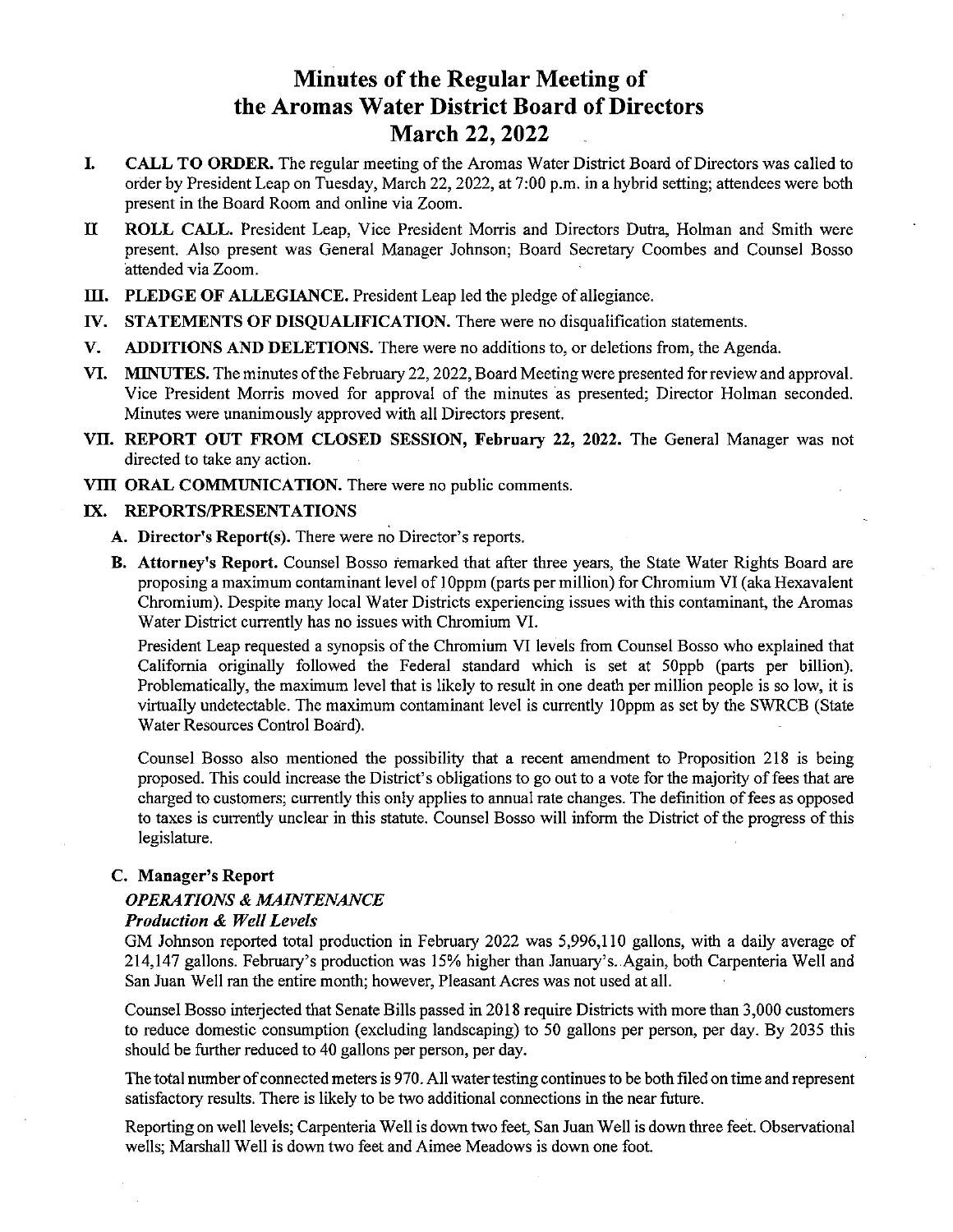#### INCIDENTS

CO DeAlba found an entity stealing water from a fire hydrant in early March, however, the individuals involved paid for the water that had been taken.

Also in early March, <sup>a</sup> fire hydrant was damaged by <sup>a</sup> vehicle; this was a hit and run incident, therefore no insurance information was available to make a claim. The water loss was between 30-40,000 gallons. This hydrant was repaired with the addition of <sup>a</sup> protective barrier.

# **ADMINISTRATIVE**

#### Staff& Board Recognition

WUSp Giron and Operator Smith have begun work on a Valve Marking and Exercising Program. This program will establish the location and functionality of our water main and lateral valves as well as provide confirmation of mapping data.

ASO Coombes and WUSp Giron are working on the application to LAFCo for the Cole and Rocks Road annexation.

CO DeAlba is working on outstanding items within the system in preparation for the summer months.

Operator Smith & GM Johnson continue to work with Agee Electric and XiO to control the backwash at the filter plant as well as include the Ballantree part of the system electronically.

GM Johnson and Vice President Morris met with NHA, the Municipal Advisors, to discuss financing options for the new water source project. More information is available in the Action items update report in this meeting.

GM Johnson worked with Quinn in Salinas and has purchased <sup>a</sup> mobile (towable) generator to run the booster sites. Work continues with Allterra Solar to prepare for the solar power and battery backup system installation at the District office. A permit has been applied for but can take some weeks.

#### Conservation & Rainfall

Since the start of the rainfall year on October 1, 2021, at total of 14.84 inches of precipitation have been recorded by the rain gauge at Chittenden pass, with a further 0.36 inches falling to the date of this meeting in March 2022. This is a 65% increase from the previous rain year total of just 9.48 inches.

## PROJECTS

#### Orchard Hill Road proposed annexation progress

The Orchard Hill group raised questions which MNS are currently working on. The Orchard Hill group have also recruited some additional interest from residents along Merrill Road which may present some challenges due to its elevation.

#### Cole Road & Rocks Road Annexation Project

The application for LAFCo is underway including the survey work.

#### New Water Source — Marshall Well Project

GM Johnson will present an update in Action Item XI.A later in this meeting.

Correspondence: GM Johnson called the Board's attention to the correspondence from <sup>a</sup> resident of Via Del Sol. Five neighbors, who are annexed, are requesting water, however, the main line stops short of their section of the road. GM Johnson suggested to them that they purchase an engineering report from MNS to establish the cost and feasibility of <sup>a</sup> line extension.

The last email on the list is regarding another connection likely to take place either at the end ofthis month, or at the beginning of April, on Pine Tree Ave.

GM Johnson mentioned the letter he recently wrote to the billing software company Sofiline regarding their customer service to the District. Many days have been lost resolving software issues recently.

L. Austin recently emailed the District to ask whether we had been involved in <sup>a</sup> recent San Benito Multi-Jurisdictional Hazard Mitigation Plan. The District would have liked to have been involved but were not invited at the initiation of the report committee.